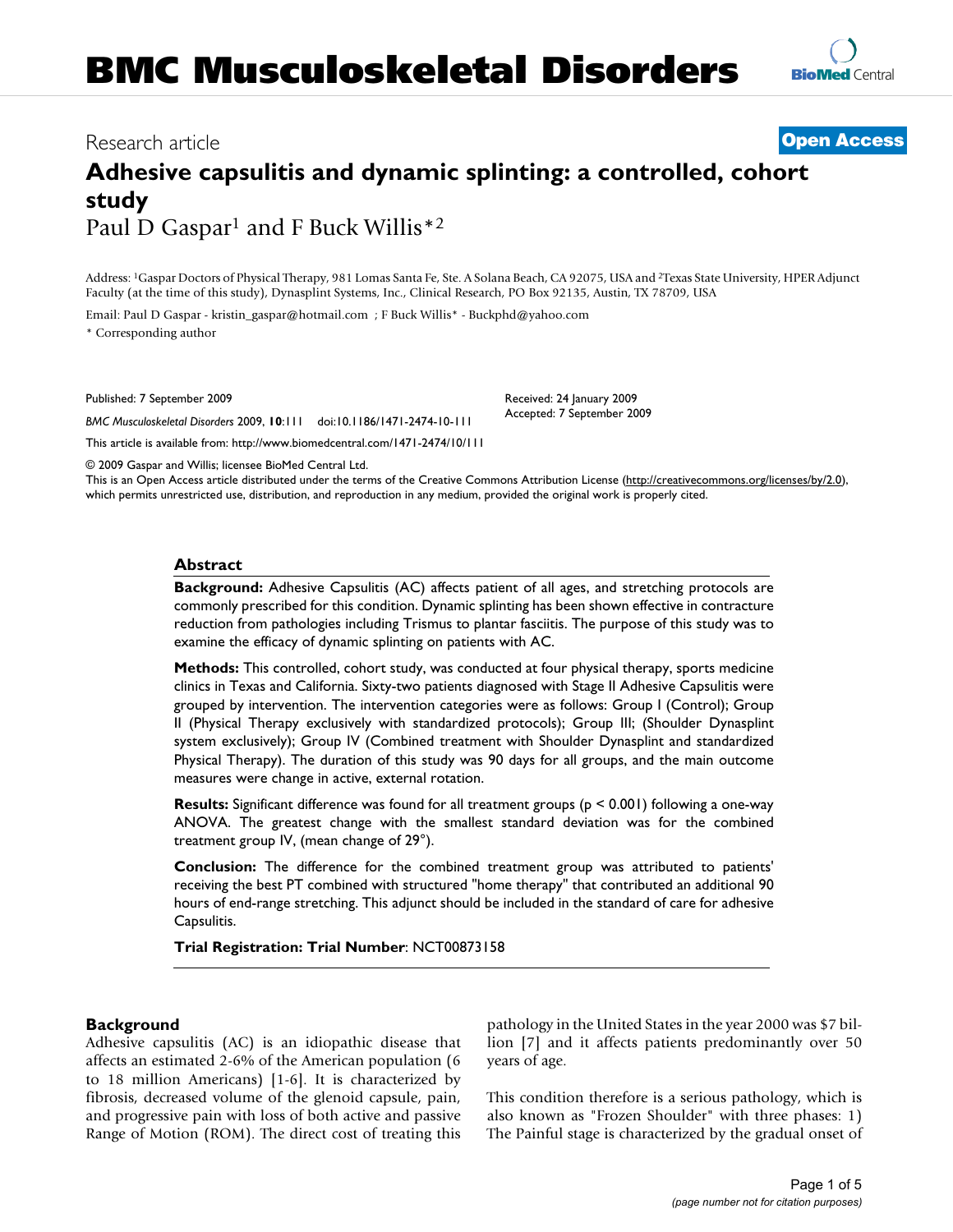diffuse shoulder pain and which usually lasts one to two months; 2) The Frozen stage is characterized by progressive loss of motion (particularly glenohumeral external rotation) which lasts several months to a year or longer [8]. This stage also exhibits decreased capsular volume which can be visualized with MRI, for differential diagnosis; 3) The Thawing stage is the final stage during which range of motion gradually improves over several months to years. Range of motion deficits may continue to be unresolved for more than 3-5 years following the onset of AC.

Contracture is defined as shortening of connective tissue (ligaments, tendons, and cartilage) caused by excessive arthrofibrosis, immobilization, inactivation, adhesions, or excessive neuromuscular tone [9-11]. Contracture in the shoulder is primarily seen in decreased capsular volume, and is measured with MRI for differential diagnosis. There are many treatment methods for adhesive capsulitis including physical therapy, corticosteroid injections (intra-articular), hydroplasty, manipulation of the joint while under anesthetics and surgery [1-3,5-8,11-20]. The conservative primary treatment for adhesive capsulitis are intra-articular corticosteroid injections and physical therapy, which was examined by Dudkiewicz et al. [8]. They conducted a long-term follow-up (mean 9.2 years) of 54 patients suffering from idiopathic adhesive capsulitis, and their results showed that conservative treatment alone (physical therapy and non-steroidal anti-inflammatory medications) was an effective, long-term treatment method.

Current Treatments for AC range from surgical intervention or manipulation under anesthetics [21], stretching protocols combined with glenohumeral intra-articular corticosteroid injections [22], and continuous passive motion devices [23]. Studies of often report benefits from early intervention [7,12,22] which Earley and Shannon said may help prevent the "downward spiral of forced disuse" leading to contracture [7]. Joint mobilization and flexibility training are common features in treatment of this condition.

Griggs, et al. revealed in a prospective study that showed a significant benefit from participating in a "Four-direction shoulder-stretching exercise program"[12]. In their study, 75 patients diagnosed with Stage II idiopathic adhesive capsulitis participated, and 90% of the patients were satisfied with the outcome of the four-direction shoulderstretching exercise program. As a long-term study, (ROM measurements were taken at 3, 6, 12,18, and 22 months) ninety percent of the patients gained significant increases in ROM of external rotation, internal rotation, flexion and abduction in the first few months and maintained the ROM through a daily four-direction shoulder-stretching exercise program.

The protocol of using low-load prolonged-duration stretch, combined with the therapeutic principle of increased time at end range allows the patient to reduce contracture by achieving permanent elongation of connective tissue [9,10,13,14,24]. The protocol of increasing total end range time has been shown to be beneficial, despite the cause of contracture in the shoulder joint [7,9,10,25,26]. This is the protocol used with the Dynasplint Systems, (Dynasplint Systems, Inc., Severna Park, MD) and twenty-five years ago a biomechanically correct device was developed to utilize a low-load prolongedduration stretch with dynamic tension to reduce contracture of the elbow and knee joints [10,24]. This stretching protocol was subsequently included in the Shoulder Dynasplint systems (SDS) modality which allows patients to stretch in flexion, abduction, external, or internal rotation.

The SDS is often prescribed as home therapy because it designed to help the patient stretch the shoulder in multiple planes. (See figure 1.) The purpose of this study was to examine the efficacy of dynamic splinting with low-load, prolonged-duration of stretching on adhesive capsulitis. This study used a three-month duration which measured change in the active external rotation of the shoulder, (supine position with humerus abducted to 90°) which is the most common ROM deficit in AC [2,3,5].

# **Methods**

# *Subjects*

Sixty-two patients between the ages of 36 and 75 with Stage II adhesive capsulitis were prospectively recruited by



**Figure 1 Dynasplint Shoulder System in External Rotation**.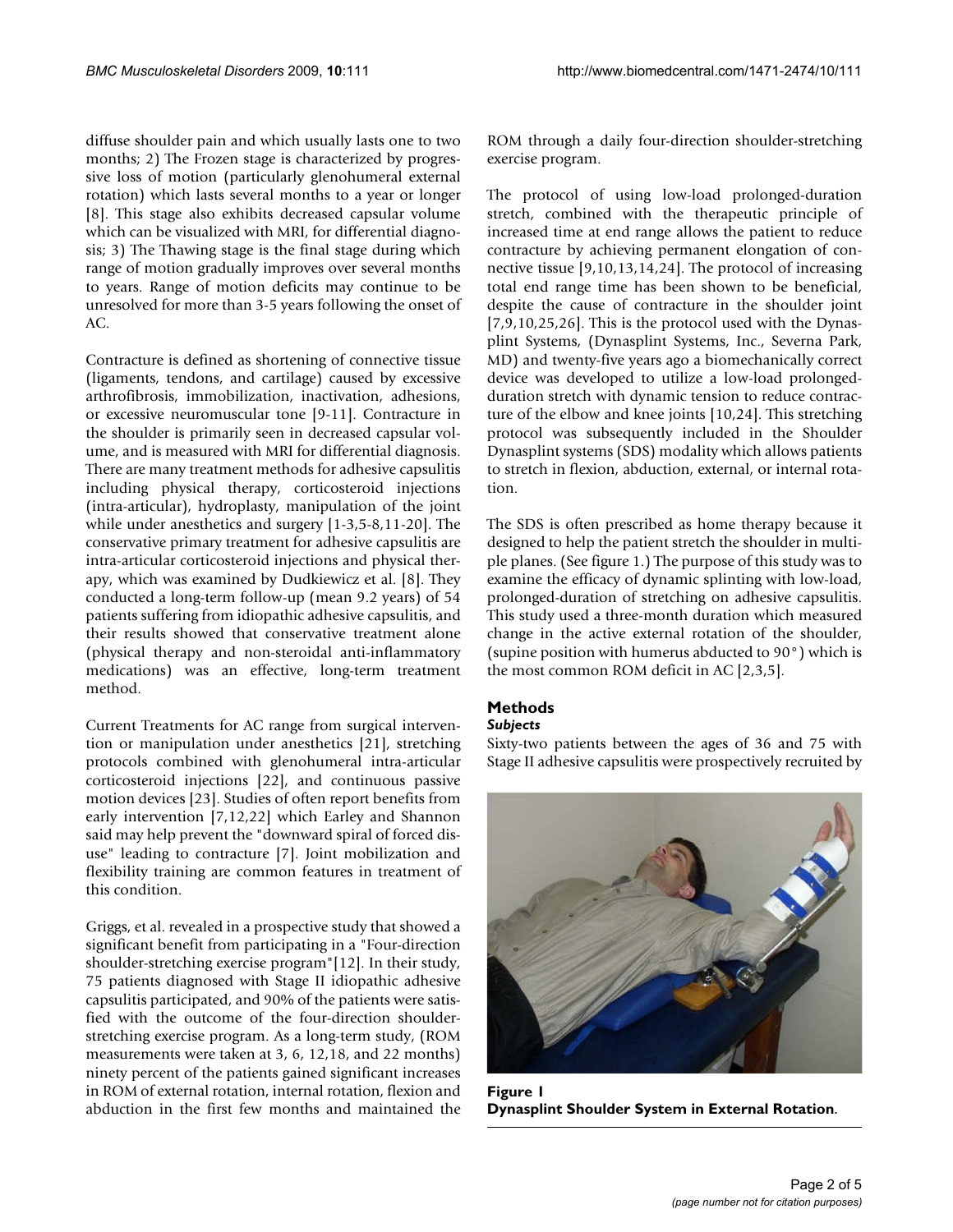referral from clinicians in California and Texas (Mean age  $55.6 \pm 7.9$  and all patients had deficits in external rotation. All patients enrolled had been previously treated with cortical steroid injection(s) but no patients had previously undergone manipulation or surgery. Patients were give informed consent and all patients' rights, protection, and privacy have been ensured in this study as required by the Gaspar-PT Biomed IRB and ethical approval was received from this IRB. Patients were independently prescribed treatment in one of the following groups:

- Group I was the control group, and these patients were only treated with cortical steroid injections,  $(n =$ 15).
- Group II patients were treated exclusively with standardized physical therapy, twice per week,  $(n = 15)$ .
- Group III patients were treated exclusively with the SDS as "home therapy,"  $(n = 16)$ .
- Group IV patients were treated with both physical therapy (twice weekly) and the SDS for daily endrange stretching,  $(n = 16)$ .

When enrolled, patients were instructed that if they required additional treatment such as additional cortical steroid injections then their participation in this study would be completed but only two patients required such additional treatment methods. Standardized Training and reporting was used for all patients in all groups. All subject data was transmitted in confidential documents without jeopardizing the patients' privacy according to the federal health information privacy protection act.

# *Clinical Protocols*

All treatment categories were prescribed by the attending physicians rather than being randomized, which may reflect current treatments in use. Physical therapy was standardized, based on the protocols of Vermuelen, Hsu, and Mulligan.[4,6,16,17] These methods included moist heat, patient education and re-evaluation of symptoms, joint mobilization (limited to progressive end-range joint mobilization), passive range of motion, AROM and PNF, and therapeutic exercise. Group II and Group IV patients participated in physical therapy for two or more times per week, and the SDS was worn twice a day, seven days per week.

Group III and Group IV patients who wore the SDS received a standardized treatment protocol and wearing schedule. These patients were instructed on the use by the by the physical therapist and a Dynasplint consultant who accomplished a customized fitting of the unit and taught the standardized protocol regarding how to increase tension in the direction of external rotation, with humeral abduction to 90 degrees. Each subject was instructed to fax a weekly tracking form to investigators which reported daily duration(s) in the SDS and tension settings used.

Patients were instructed to begin the dynamic splinting with only the tension setting of #1 for the first week for accommodation, and then they increase the tension setting to #2 which equals 3.0 foot pounds of force. During this period, patients were instructed to increase the duration in the SDS unit for 20-30 minutes, twice each day (with the goal of stretching 60 total minutes per day).

If the patient had post-wear discomfort or stiffness lasting more than one hour after removing the splint, the duration of the treatment was then reduced for the next two scheduled stretching bouts. After the patient was able to tolerate 60 minutes of stretching, (30 min, bid) then the patient was then instructed to increase the tension every two weeks as tolerated, without discomfort lasting more than one hour following each stretching session.

After 90 consecutive days in the SDS the patients' Active External Rotation was measured again by the same, prescribing clinician. While treatment with the SDS may be performed in multiple planes, this study chose to only evaluate ER rotation because it is the most common restricted ROM from Adhesive Capsulitis [5-7]. Analysis of "Intention to Treat" include the data from patients who were non-compliant (less than 90% PT attendance and/or less than 90% scheduled use of SDS) or did not complete the study duration. All patients' data was included in this analysis.

# *Data Analysis*

The dependent variable was the change in Active Range of Motion, Supine External Rotation (Humerus abducted to 90°), and the independent variables were groups (Control vs. Physical therapy vs. SDS vs. Combined SDS and Physical Therapy). One-Way Analyses Of Variance (ANOVA) was performed using the Graph-Pad, InStat software, and post-hoc T-tests were performed to measure difference between groups. (An alpha level of 0.05 was used for all tests.) All other calculations were made with the Microsoft Excel program.

# *Equipment Used*

Dynasplint® Shoulder System

Dynasplint Systems, Inc.

770 Ritchie Highway, Suite W21

Severna Park, MD 21146-4152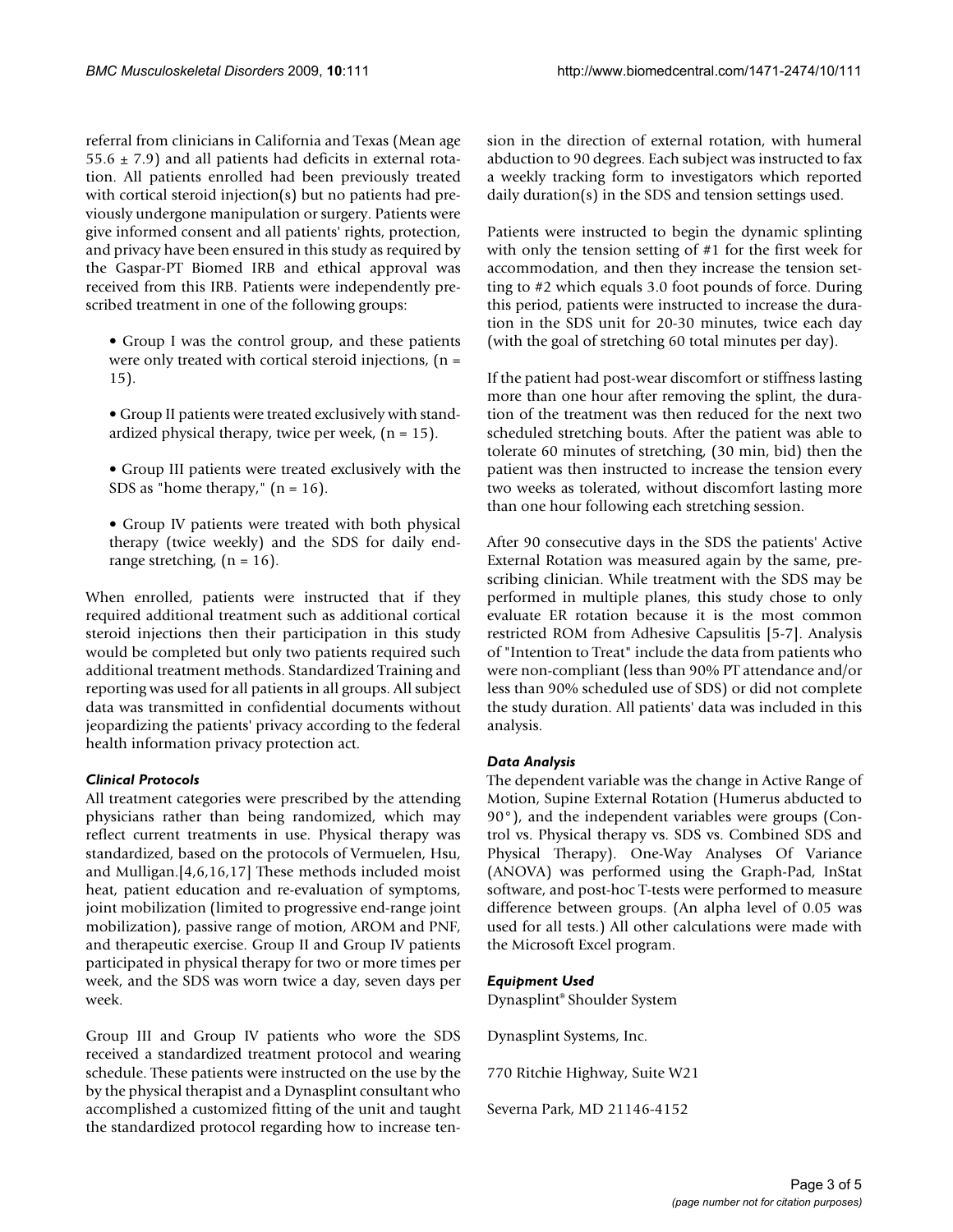

# **Mean Changes in External Rotation**

**Figure 2 Graph displaying the results of the study**.

#### 800-638-6771

Dynasplint® and Dynasplint Shoulder System

Are registered trademarks of Dynasplint Systems, Inc.

In-Stat Software

2055 Gateway Place, Suite 150

San Jose CA 95110

408-345-4495

## **Results**

There was a significant difference for each treatment groups (PT Only:  $T = 4.441$ ,  $P < 0.001$ ; SDS Only:  $T =$ 4.887, P < 0.001; Combined: T = 5.318, P < 0.001). Due to the low power there was not a significant difference between treatment groups but the greatest change and the smallest Standard Deviation was seen for the Combined Treatment Group PT + SDS (mean 29.8° of change and  $SD = 12.36$ ; see Figure 2.) This suggests that the SDS is a measurably effective adjunct to physical therapy as a structured home therapy. (See Table 1.)

#### **Table 1: Active Range of Motion in External Rotation**

# **Discussion**

The purpose of this study was to examine the efficacy of dynamic splinting on adhesive capsulitis in a prospective, cohort study. Although dynamic splinting for other extremity joints have been studied [10,24], this is the first controlled study investigating the effects of the dynasplint shoulder system. The results showed the efficacy of dynamic splinting as an effective "home therapy" adjunct to physical therapy. The additional 80 to 90 hours of endrange stretching as home therapy combined with standardized physical therapy is considered to be responsible for the greatest change in AROM of external rotation.

The results were in agreement with the study by Griggs et. al. [9], which demonstrated that a conservative treatment protocol of four-direction shoulder-stretching exercise program would benefit shoulder flexibility. This experiment also confirmed the findings of Dudkiewicz et al.[6] which described the efficacy of "conservative protocols." Because ROM deficits frequently exist in external rotation, this experiment chose to examine only that plane following treatment with physical therapy and/or the SDS.

#### **Conclusion**

Use of the SDS may be an effective adjunct "home therapy" for adhesive capsulitis, and the additional 60 minutes per day of low-load, prolonged-stretch was beneficial. (The mean time recorded was 85 hours in this 90 days study.) Earley and Shannon [7] proposed that conservative interventions of adhesive capsulitis would be the most beneficial when initiated as soon as the diagnosis is made, and DS could be an effective initial modality of conservative treatment.

Confounding variables in this study included lack of randomization. Grouping was done by the prescribing clinician who may have been biased, based on patient history. The total duration that each patient endured Stage II of adhesive capsulitis was not differentiated. Limitations of this study also included that it was only performed on a small number of patients and was limited to examining the Active Range of Motion, Supine External Rotation (Humerus abducted to 90°).

A future study comparing the duration of treatment to discharge between groups would be greatly beneficial in

|           | Control<br><b>Initial</b><br>Final |      | PT Only<br><b>Initial</b><br><b>Final</b> |      | <b>SDS Only</b><br><b>Initial</b><br><b>Final</b> |      | <b>Combined</b><br><b>Initial</b><br>Final |      |
|-----------|------------------------------------|------|-------------------------------------------|------|---------------------------------------------------|------|--------------------------------------------|------|
| Mean      | 39.3                               | 47.6 | 38.3                                      | 64.0 | 38.9                                              | 65.3 | 40.8                                       | 70.6 |
| <b>SD</b> | 15.3                               | 15.6 | 15.3                                      | 15.5 | 15.3                                              | 20.3 | 15.1                                       | 15.I |
| N         | 15                                 |      | 15                                        |      | 16                                                |      | 16                                         |      |